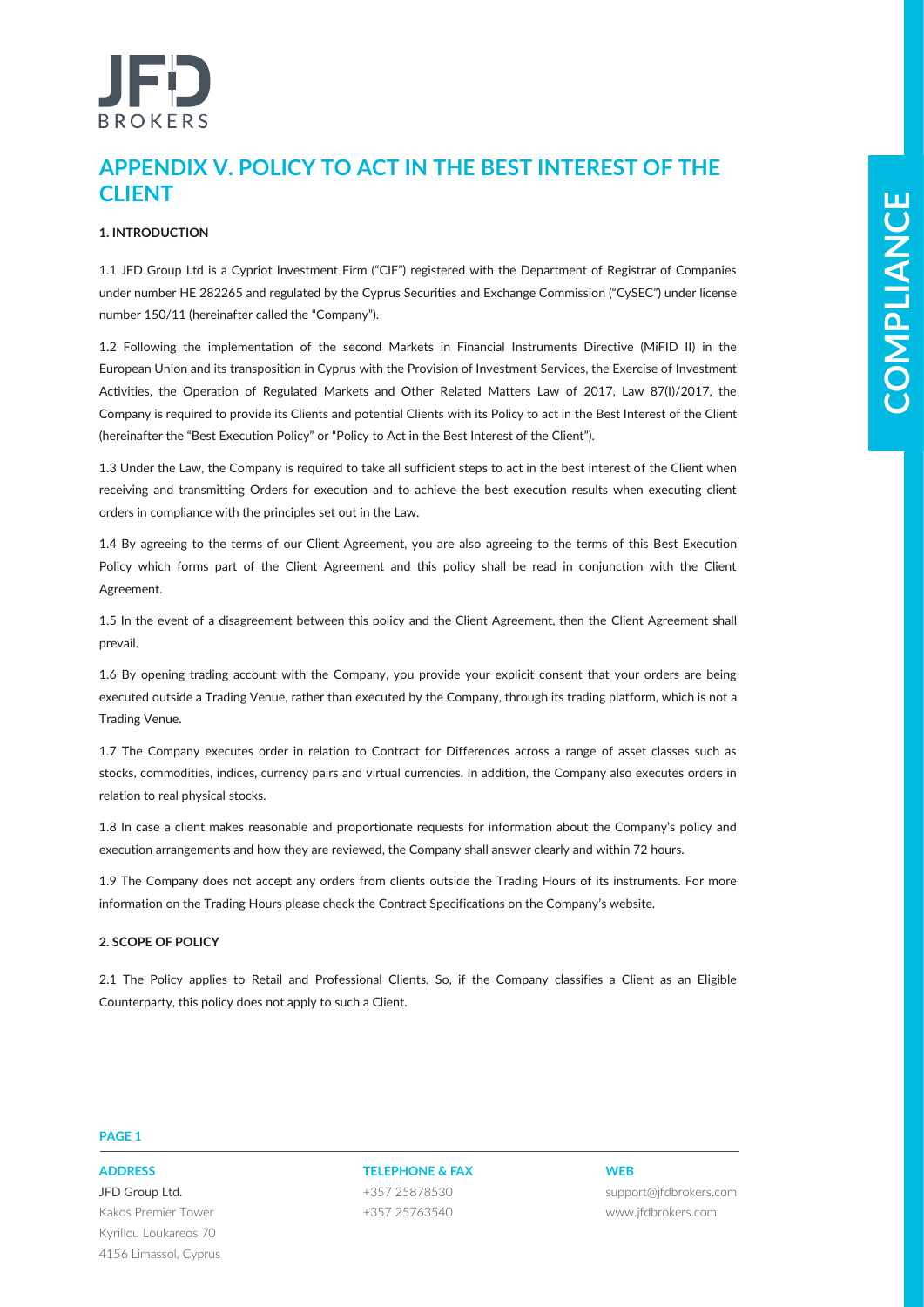

# **3. BEST EXECUTION FACTORS**

3.1 When executing client orders, the Company takes all sufficient steps to obtain the best possible results for its Clients taking into account the following factors when dealing with Clients Orders against the Company' quoted prices:

# 3.1.1 Price:

At Mone sample, their function of the function share the share in the fit the two possible procedures are the content of the state in the content of the state in the content of the state in the content of the state in the BID/ASK Spread: For any given Financial Instrument, the Company will quote two prices: the higher price (ASK) at which the Client can buy (go long) that Financial Instrument, and the lower price (BID) at which the Client can sell (go short) that Financial Instrument. Collectively they are referred to as the Company' prices. The difference between the lower and the higher price of a given Financial Instrument is the spread. The Company's spreads are variable meaning that they vary throughout the day, depending on the market volatility and available liquidity. The Company's spreads are available through the Company's web platform. As the Company is an STP Broker, it quotes to clients the prices provided by the Execution Venues (as per below) plus an optional mark up. The Execution Venues calculates and provides their own tradable prices for a given Financial Instrument by reference to the prices of the relevant underlying asset, which the Execution Venue obtains from a third-party external reference source. The principal trading terms for client orders are available in the Contract Specifications. Quality checks are conducted by the Company to ensure that prices obtained and subsequently passed on to clients remain competitive. Such checks include, but not limited to, reviewing settings/parameters, comparing prices with reputable price sources, checking spread during NFP, ensuring symmetry of spread and checking the speed of price updating.

## Execution of Orders:

- Market orders: are executed at the current market price and as such might be susceptible to Slippage. Partial execution or cancellation of the order is possible if there is no sufficient liquidity on the relevant market at the time of execution. They are executed at the best price available in the accessible for the Company markets.
- Pending Orders: the Company offers the following types of pending orders: Limit Order, Stop Order, Take Profit or Stop Loss Orders. These orders are released into the market as market orders when they have been triggered and as such might be susceptible to Slippage. Partial execution or cancellation of the order is possible if there is no sufficient liquidity on the relevant market at the time of execution. They are executed at the best price available in the accessible for the Company markets.

# 3.1.2 Costs:

- The provision of Services from the Company to the Client is subject to the payment of costs, fees, commissions, charges, mark up to the Company (the "Costs"). Costs to the Company are set out in the Contract Specifications or the Company's Website.
- In addition to Costs, other commissions and charges may be due by the Client for third parties' services i.e. Expert Advisors, other trading tools, market data etc). The Client shall be obliged to pay all such costs. These may be charged either in the form of a percentage of the overall value of the trade or as fixed amount.

### **PAGE 2**

JFD Group Ltd. Kakos Premier Tower Kyrillou Loukareos 70 4156 Limassol, Cyprus

**ADDRESS TELEPHONE & FAX WEB** +357 25878530 +357 25763540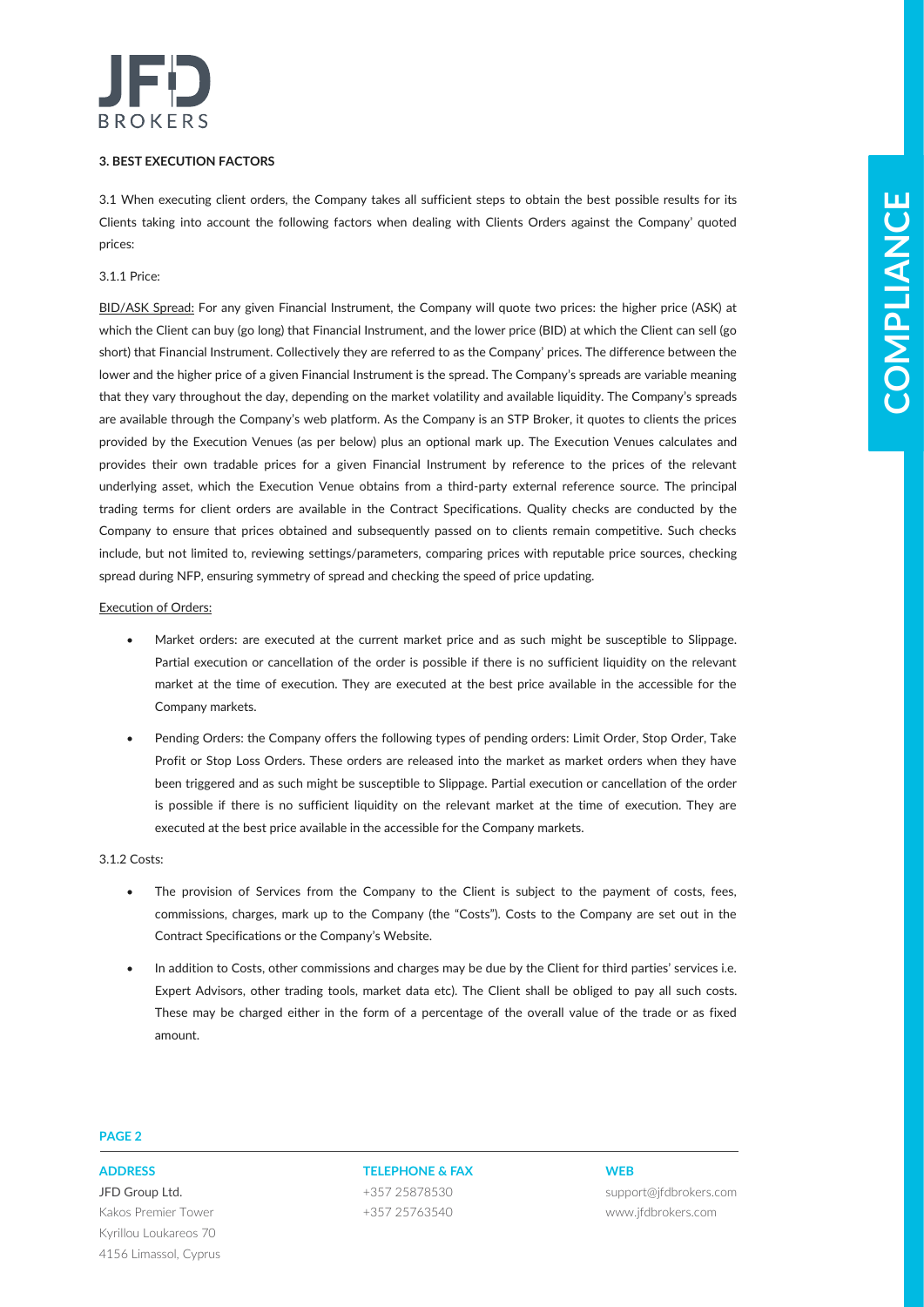

It is noted that the Company has the right to change the Contract Specifications (including the financing charges) at any time without prior notice to the Client; therefore, the Client must check the Contract Specifications of the Financial Instrument before placing an Order.

3.1.3 Speed of Execution:

- Orders can be placed, executed and (if allowed) changed or removed within the trading time appearing in the Contract Specifications for each Financial Instrument or the Company's Website and if they are not executed, they shall remain effective through the next trading session (as applicable).
- All open spot positions will be rolled over to the next business day at the close of business in the relevant Underlying Market, subject to the Company's rights to close the open spot position. Any open forward positions will be rolled over at the expiry of the relevant period into the next relevant period subject to the Company's rights to close the open forward position.
- The Company may establish cut-off times for instructions or Orders. The Client shall have no claims against the Company arising out of the fact that an Order was not placed by the Client ahead of the cut-off time. Cut-off times are possible due to server maintenance, technical failures, planned maintenance or rollover process.
- **Example 2** in Financial Enforces in the interaction of the control of the interaction of the interaction of the interaction of the interaction of the interaction of the interaction of the interaction of the interaction o • Orders with the Company may only be placed on the Company's Online Trading System via the Client's computer. The use of wireless or dial up connection or any other form of unstable connection or lack of signal strength or connectivity problems or any telecommunication malfunctions may cause delays in the transmittal of messages between the Client and the Company when using the Company's Online Trading System. The delay may result in sending Orders out of the Company's operating times or after cut-off times imposed by the Company and so such Orders may be declined by the Company or arranged for execution at the following trading session. It is noted that the Company will not send back an updated price (re-quote) for which it is willing to trade. Also, the Company shall not be liable in cases of such failure.
	- The Company always places a significant importance when transmitting Client's Orders for execution but within the limitations of technology and communications links. It is noted that when receiving and transmitting Client Orders, the Company it is not the execution venue but some other third Financial Institution is the execution venue. This means that the Company is the intermediary and will transmit the Order to some other Financial Institution for execution and this process may cause delays. The Company remains free of liability in cases like this.

3.1.4 Likelihood of Execution:

- The Company transmits Orders for Execution to third parties and this execution may be difficult. The likelihood of execution depends on the availability of prices of other market makers/financial institutions/execution venues.
- In some case it may not be possible to arrange an Order for execution, for example but not limited in the following cases: during news times, trading session start moments, during volatile markets where prices may move significantly up or down and away from declared prices, where there is rapid price movement, where there is insufficient liquidity for the execution of the specific volume at the declared price, a force majeure event has occurred. The likelihood of the execution is also affected by potential slippage and may differ depending the type of order placed.

# **PAGE 3**

JFD Group Ltd. Kakos Premier Tower Kyrillou Loukareos 70 4156 Limassol, Cyprus

# **ADDRESS TELEPHONE & FAX WEB**

+357 25878530 +357 25763540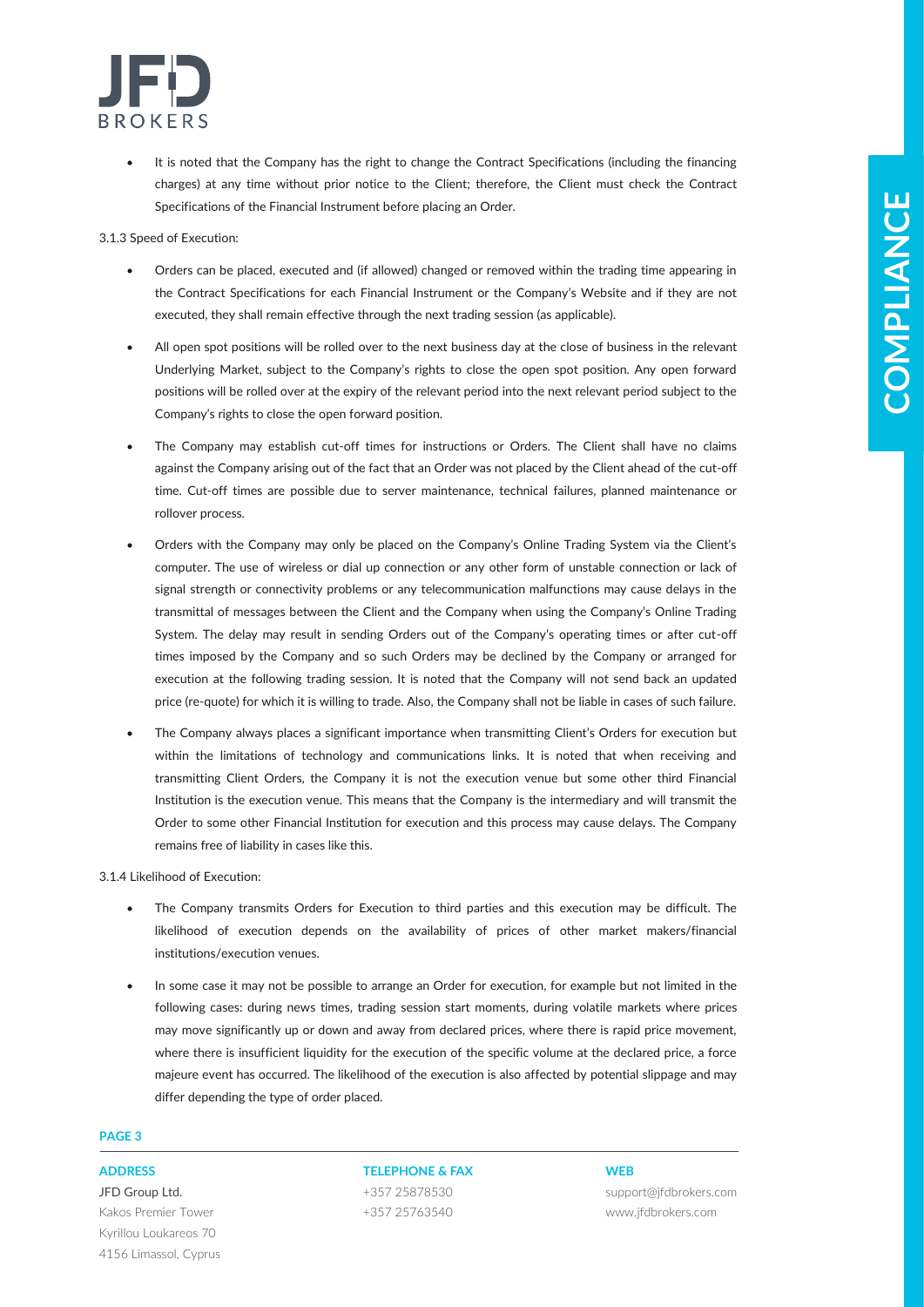

- In the event that the Company is unable to proceed with an Order (i.e. disconnection, suspending trading, low liquidity, high volatility) the Company will not send a re-quote to the Client with the price it is willing to deal. So, the Order will not be executed.
- The Company is entitled, at any time and at its discretion, without giving any notice or explanation to the Client, to decline or refuse to transmit or arrange for the execution of any Order or Request or Instruction of the Client in circumstances explained in the Client Agreement.
- In order to improve speed and likelihood of execution the Company carries out certain quality checks. Such checks include, but not limited to, symmetric slippage checks, number or trades to slippage and comparing our average speed of execution with industry standards.

# 3.1.5 Likelihood of settlement:

• The Company shall proceed to a settlement of all transaction upon execution of such transactions.

# 3.1.6 Size of Order:

- The 1 (one) standard lot size is the measurement unit specified for each Financial Instrument. The Company may offer standard lots, micro-lots and mini-lots, in its discretion, defined from time in the Contract Specifications.
- The Company does not take into account the size of the client's order in accepting, scheduling or prioritizing its execution. However, order execution is subject to size consideration including a minimum deal size.

# 3.1.7 Market Impact:

- Some factors may affect rapidly the price of the Underlying Asset from which the Company's quoted price is derived and may also affect the rest of the factors herein. The Company will take all sufficient steps to obtain the best possible result for its Clients.
- **Example 20** that of the controlled benefits to the first the photon of the Controlled Burbon controlled by the controlled benefits of the controlled benefits of the controlled benefits of the controlled benefits of the c The Company does not consider the above list exhaustive and the Order in which the above factors are presented shall not be taken as priority factor. Nevertheless, whenever there is a specific instruction from the Client the Company shall make sure that the Client's Order shall be transmitted for execution following the specific instruction.

# **4. BEST EXECUTION CRITERIA**

4.1 The Company will determine the relative importance of the above Best Execution Factors by using its commercial judgment and experience in the light of the information available on the market and taking into account the criteria described below:

- a) The characteristics of the Client including the categorization of the Client as retail or professional.
- b) The characteristics of the Client Order.
- c) The characteristics of financial instruments that are the subject of that Order.
- d) The characteristics of the execution venues to which that Order can be directed.

# **PAGE 4**

JFD Group Ltd. Kakos Premier Tower Kyrillou Loukareos 70 4156 Limassol, Cyprus

# **ADDRESS TELEPHONE & FAX WEB** +357 25878530

+357 25763540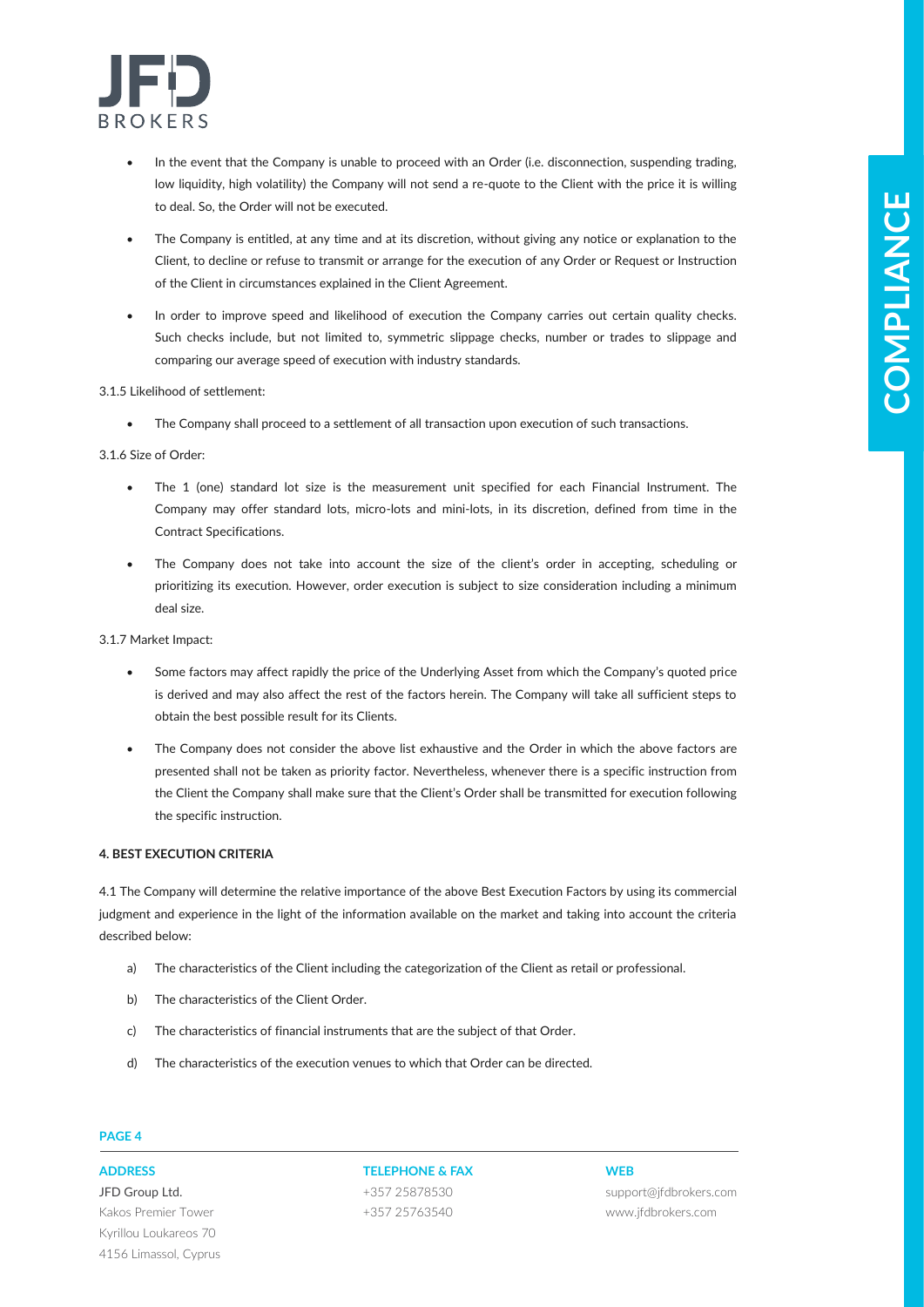

4.2 For Retail Clients, the best possible result shall be determined in terms of the total consideration, representing the price of the financial instrument and the costs related to execution, which shall include all expenses incurred by the Client which are directly related to the execution of the Order, including execution venue fees, clearing and settlement fees (applicable only for cash equities) and any other fees paid to third parties involved in the execution of the Order.

| the Order.                                                                                                |                         | the Client which are directly related to the execution of the Order, including execution venue fees, clearing and<br>settlement fees (applicable only for cash equities) and any other fees paid to third parties involved in the execution of                                                                                                                                                                                                                                                                                                                                               |            |
|-----------------------------------------------------------------------------------------------------------|-------------------------|----------------------------------------------------------------------------------------------------------------------------------------------------------------------------------------------------------------------------------------------------------------------------------------------------------------------------------------------------------------------------------------------------------------------------------------------------------------------------------------------------------------------------------------------------------------------------------------------|------------|
| execution venue.                                                                                          |                         | 4.3 For the purposes of delivering best execution where there is more than one competing execution venue to<br>execute an order, in order to assess and compare the result for the client that would be achieved by executing the<br>order on each of the execution venue that is capable of executing that order, the Company's own commissions and<br>costs for executing the order on each of the eligible execution venue shall be taken into account in that assessment.<br>The Company shall not structure or charge commissions in such a way as to discriminate unfairly between the | COMPLIANCE |
| importance level to the Best Execution Factors:                                                           |                         | 4.4 The Company determines the relative importance it assigns, in accordance with the above- mentioned criteria, to<br>the Best Execution Factors by using its commercial judgement and experience in light of the information available on<br>the market and by taking into account the remarks included in paragraph 3. The Company assigns the following                                                                                                                                                                                                                                  |            |
| <b>FACTOR</b>                                                                                             | <b>IMPORTANCE LEVEL</b> | <b>REMARKS</b>                                                                                                                                                                                                                                                                                                                                                                                                                                                                                                                                                                               |            |
| Price                                                                                                     | High                    | We give strong emphasis on the quality and level of the<br>price data that we receive from external sources in order<br>to provide our Clients with competitive price quotes. We<br>do not however guarantee that our quoted prices will be<br>at a price which is as good or better than one might have<br>been available elsewhere.                                                                                                                                                                                                                                                        |            |
| Costs                                                                                                     | High                    | We take all sufficient steps to keep the costs of your<br>transactions as low and competitive, to the extent<br>possible. Additional costs might be charged by the<br>Company's Liquidity Providers.                                                                                                                                                                                                                                                                                                                                                                                         |            |
| Speed of Execution                                                                                        | High                    | Execution speed and the opportunity for price<br>improvement are critical to every trader and we<br>repeatedly monitor these factors to ensure we maintain<br>our high execution standards.                                                                                                                                                                                                                                                                                                                                                                                                  |            |
| Likelihood of Execution                                                                                   | High                    | Even though we reserve the right to decline a Client order<br>we aim to execute all Clients' orders, to the extent<br>possible.                                                                                                                                                                                                                                                                                                                                                                                                                                                              |            |
| Likelihood of Settlement                                                                                  | Medium                  | See relevant description in Best Execution Factors (point 3<br>above).                                                                                                                                                                                                                                                                                                                                                                                                                                                                                                                       |            |
| Size of Order                                                                                             | Medium                  | See relevant description in Best Execution Factors (point 3<br>above).                                                                                                                                                                                                                                                                                                                                                                                                                                                                                                                       |            |
| Market Impact                                                                                             | Medium                  | See relevant description in Best Execution Factors (point 3<br>above).                                                                                                                                                                                                                                                                                                                                                                                                                                                                                                                       |            |
| Nature of Orders                                                                                          | Medium                  | See relevant description in Best Execution Factors (point 3<br>above).                                                                                                                                                                                                                                                                                                                                                                                                                                                                                                                       |            |
| <b>PAGE 5</b>                                                                                             |                         |                                                                                                                                                                                                                                                                                                                                                                                                                                                                                                                                                                                              |            |
|                                                                                                           |                         |                                                                                                                                                                                                                                                                                                                                                                                                                                                                                                                                                                                              |            |
| <b>ADDRESS</b><br>JFD Group Ltd.<br>Kakos Premier Tower<br>Kyrillou Loukareos 70<br>4156 Limassol, Cyprus |                         | <b>TELEPHONE &amp; FAX</b><br><b>WEB</b><br>+357 25878530<br>support@jfdbrokers.com<br>+357 25763540<br>www.jfdbrokers.com                                                                                                                                                                                                                                                                                                                                                                                                                                                                   |            |

# **PAGE 5**

# **ADDRESS TELEPHONE & FAX WEB**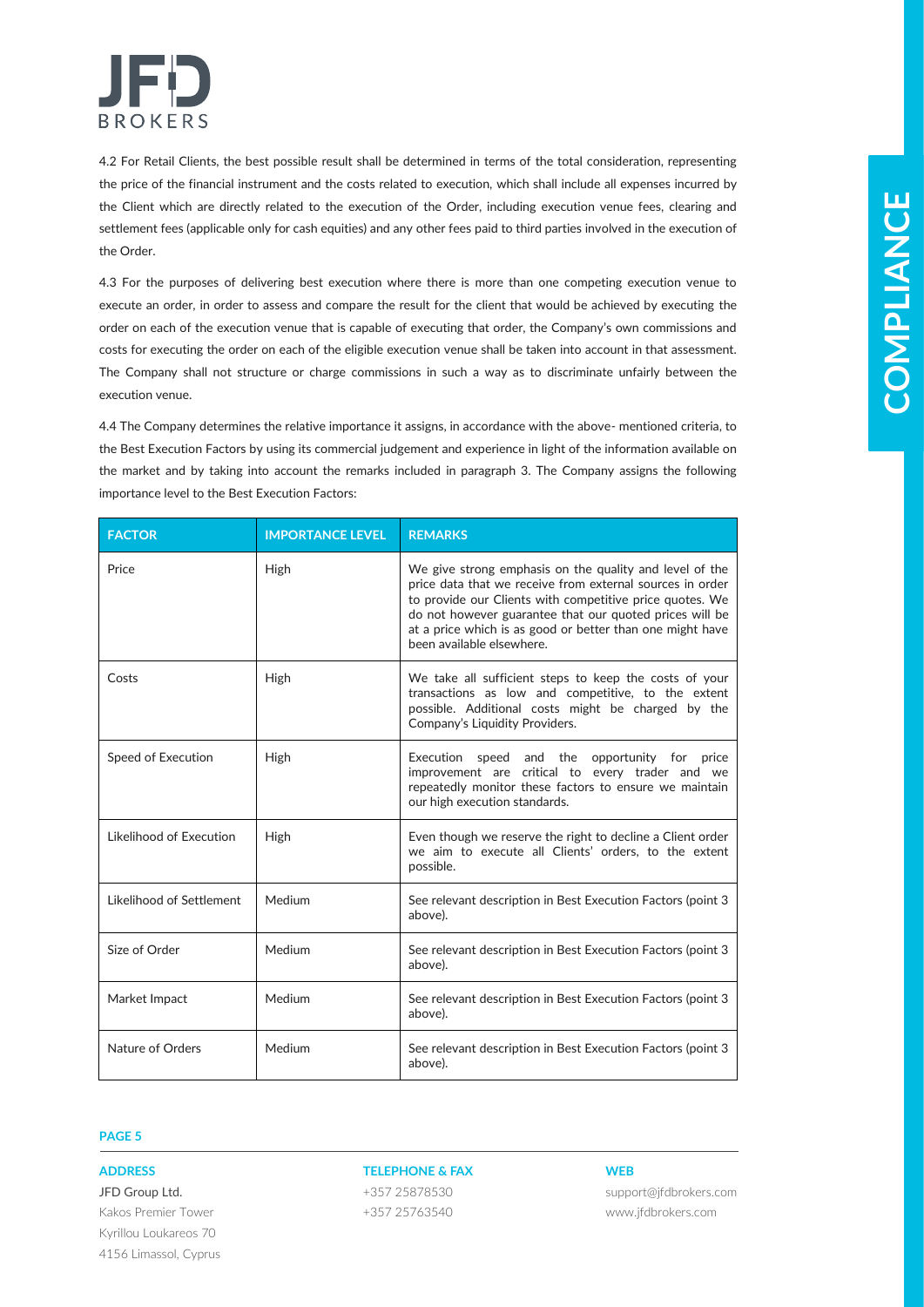

# **5. EXECUTION VENUES**

5.1 Execution Venues are the entities with which the Orders are placed for execution. For the purposes of Orders for the Financial Instrument offered by the Company, some third-party Financial Institutions will be the Execution Venue and not the Company. A list of these financial institutions is publicly available to Clients in the RTS 28 Report (EQQS) publicized on the main website of the Company.

The Company evaluated and selected these execution venues based on a number of criteria including but not limited  $t^{\circ}$ 

- Pricing frequency how many ticks per second does the Execution Venue provides.
- Speed of communication/execution How fast are the prices received/orders executed.
- Occurrence of price freezes and frequency.
- Depth of liquidity What is the liquidity provided by the Execution Venue.
- If the overall cost is (i.e. total consideration paid by clients) competitive compared to the industry.
- Symmetry of slippage

5.2 The Execution Venues may be changed at the Company's discretion by giving at least one (1) business day prior notice to the clients on the Company's website.

5.3 The Client acknowledges that the transactions entered in CFDs with the Company are not undertaken on a recognised exchange, rather they are undertaken over the counter (OTC) and as such they may expose the Client to greater risks than regulated exchange transactions. While the Client trades CFDs, which is carried out on an OTC market, the liquidity providers are the only venue of execution of the orders and act as a principal to each transaction.

5.4 All instruments traded on regulated markets are executed via a SOR (Smart Order Router) engine which will execute the trade on the relevant exchange ensuring the best client interest.

ST Facture interesting the simulation of the limit of the simulation interesting the following the following the content of the simulation of the simulation of the simulation of the simulation of the simulation of the sim 5.5 Depending on the relevant factors available to the Company, such as unusual market conditions, size or type of the order, certain trades may be executed manually, whether partially or completely, using our experience and commercial judgment when applying this execution policy with a view to achieve best execution. However, the execution of an order may be delayed because of such factors and may adversely impact upon the price at which the order is executed.

# **6. CLIENT SPECIFIC INSTRUCTIONS**

6.1 When the Client give to the Company specific instructions in relation to the execution of a particular order, the Company executes the order according to the Client's instructions and in doing so the Company has delivered Best Execution in respect to the relevant aspect of the order that is subject to the Client's instructions. However, the Client's specific instructions may affect the Company's ability to follow the execution policy and the criteria set in the policy.

6.2 The Client acknowledges and accepts that these specific instructions may contradict the Company's Execution Policy and may not necessarily lead to best execution of his orders. Subject to the specific instructions given by the

# **PAGE 6**

JFD Group Ltd. Kakos Premier Tower Kyrillou Loukareos 70 4156 Limassol, Cyprus

# **ADDRESS TELEPHONE & FAX WEB**

+357 25878530 +357 25763540